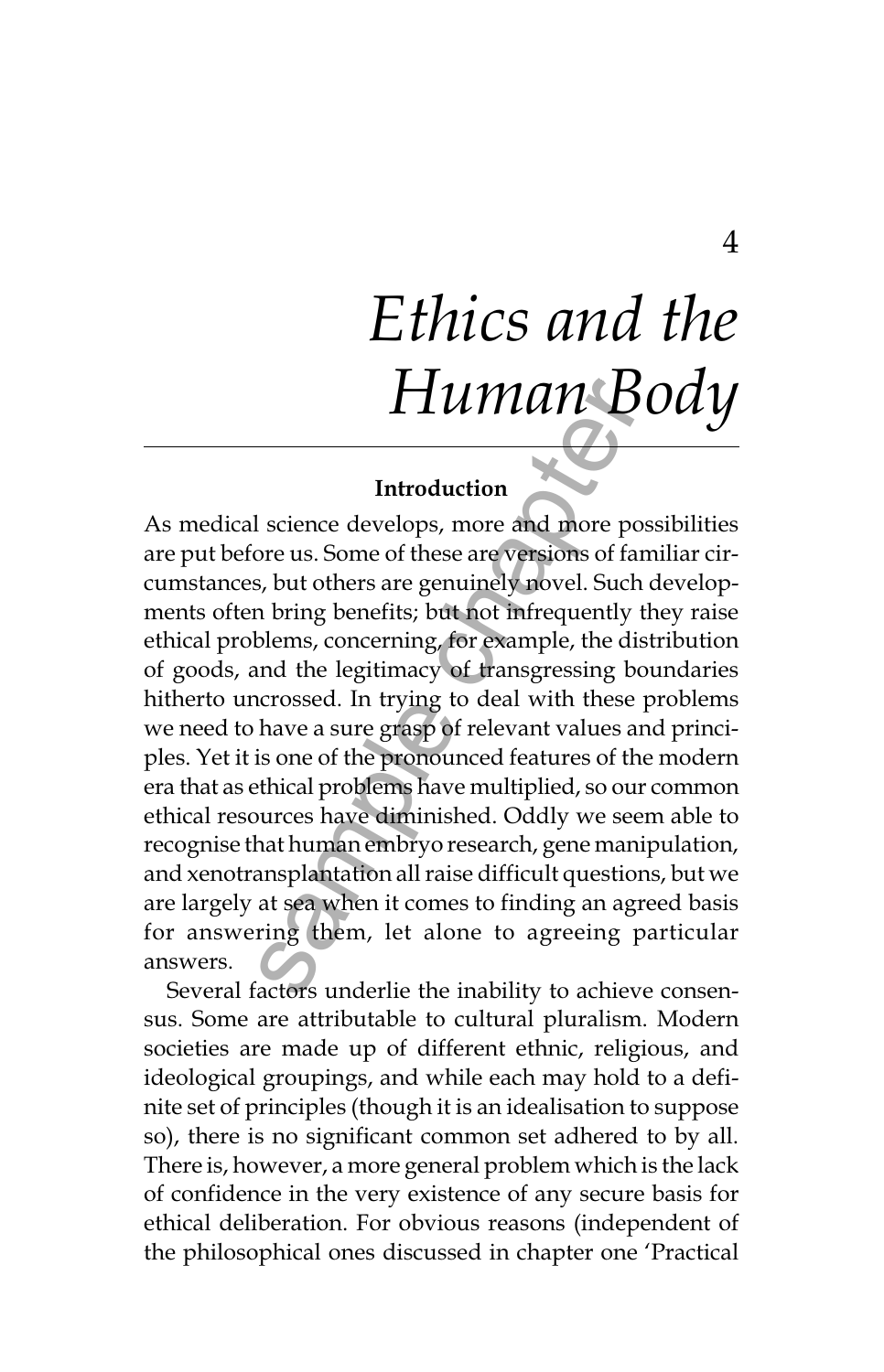Ethics') appeals to the will of God are held to be problematic, and the idea that a special faculty of moral intuition or the exercise of pure practical reason might yield incontestable values and principles is difficult to take seriously given the failure of either to do so.

There is, however, one approach that seems to have flourished notwithstanding that philosophers have generally been critical of it, namely utilitarianism, or as it still sometimes referred to the 'maximisation of happiness principle'. Its success is due, I think, to the following.

First, it is easy to confuse the particular and restricted utilitarian doctrine that one has a duty to promote the greatest happiness of the greatest number, with a general principle of beneficence common to most moral systems, namely, where it is appropriate and where one can, and other things being equal, one should act so as to produce good. The fact that the latter is not equivalent to utilitarianism emerges when one notices the *ceteris paribus* clause and the non-identification of goodness and happiness. Unlike the utilitarian, the advocate of beneficence may say that in a given circumstance it is not permitted to bring about some good because the only way of doing so would be by doing something which was unjust, say. Nevertheless, utilitarianism may seem unexceptionable for being confused with beneficence. red to the maximisation of nappiness p<br>is due, I think, to the following.<br>is due, I think, to the following.<br>easy to confuse the particular and restri-<br>trine that one has a duty to promote the<br>of the greatest number, with

Second, and following from what was said above, those who argue that happiness is not everything and that some values and principles may be more important generally have difficulty justifying those other ethical features.

Third, when it comes to practical ethics utilitarianism enjoys the apparent advantage of ease of application. While it may often be challenging to gauge the likely utilities of conflicting options, this problem is taken to be of a quite different and more tractable sort than faces the application of distinct and often incommensurable values, such as justice, liberty and the protection of the innocent.

Philosophers' qualms about utilitarianism have generally been ineffective in halting its adoption, in part because of its apparent advantages, in part because of the failure of critics to provide a compelling alternative, and in part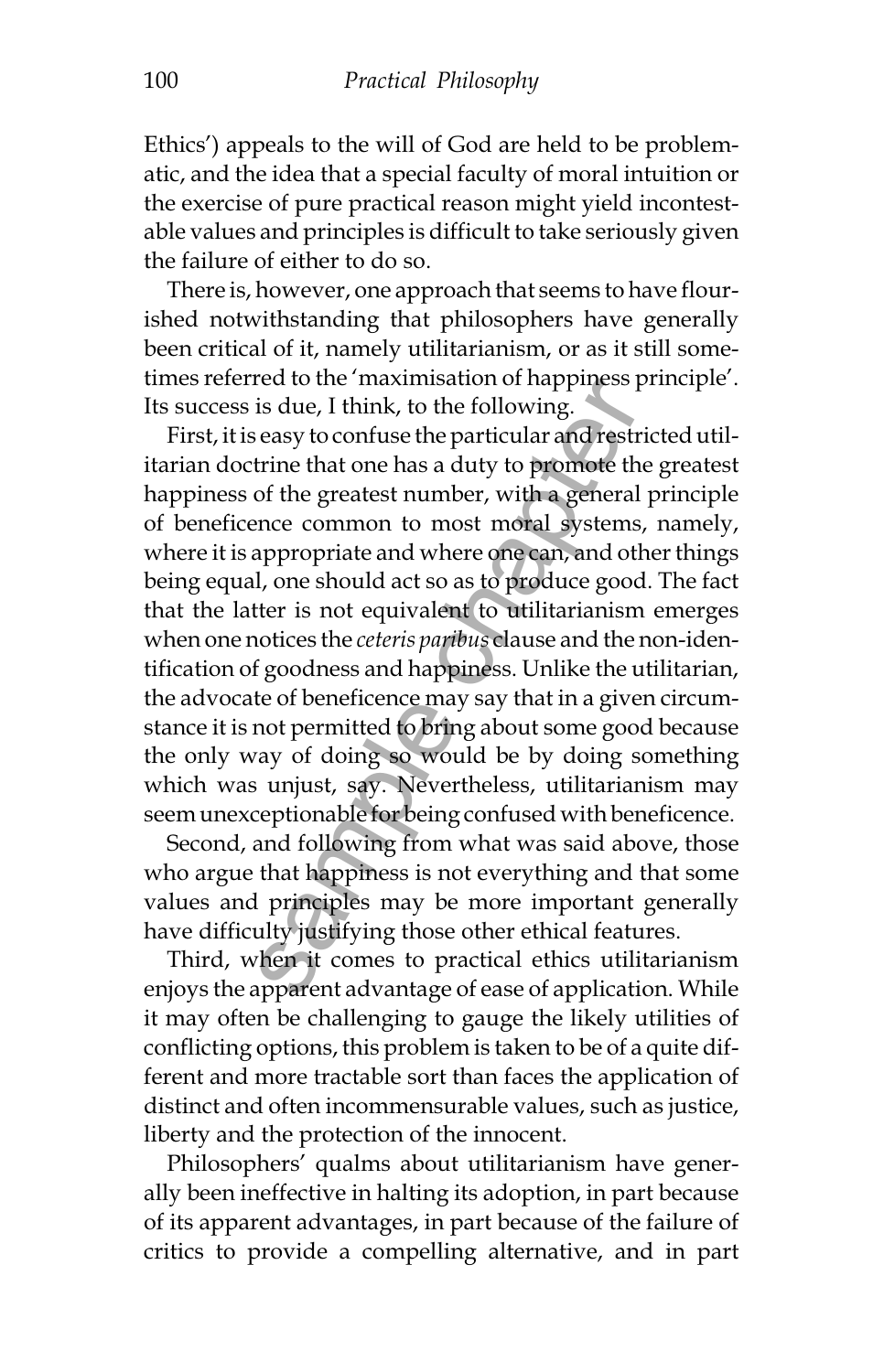because the philosophical criticisms of it tend to be rather abstract. For example, it is sometimes said that utilitarianism aggregates happiness and thereby fails to respect the distinctness of persons.<sup>1</sup> It is also objected that it undermines agency by denying moral actors any legitimate motive other than the maximisation of happiness.2 Again it is argued that the very idea of double comparatives (in this case superlatives) such as 'the greatest happiness of the greatest number' fails to specify any unique state of affairs to be aimed at.3 While one situation may involve *the greater happiness of the people*than another situation, the second may involve *more people being happy*; and for any given combination of people and happiness it is possible to imagine acting in a way that results in either more people or more happiness, with neither option uniquely satisfying the description 'the greatest happiness of the greatest number'. Finally, and for any theory that holds that the right course of action is that which among the alternatives available has the best possible consequences, there is the general problem that no unique exclusive and exhaustive set of alternatives can be specified for a given agent at a given time.<sup>4</sup> Information Specify any unique state<br>
is a t.<sup>3</sup> While one situation may involve *i*<br> *the people than another situation, the sector people being happy; and for any given*<br>
ple and happiness it is possible to imaginat resu

Given these several considerations and others touched upon in earlier chapters I shall assume that for these or other reasons readers are open to rejecting utilitarianism, and I will direct my efforts to the task of providing a better philosophical basis for thinking about ethical issues concerning the care and treatment of human beings. As previously indicated, the approach I favour is a version of ethical naturalism. However, since this term is used in different and contrasting ways a word of clarification is appropriate. As it refers to positions of the sort I am concerned to advance,

<sup>[1]</sup> This is John Rawls main objection to utilitarianism in *A Theory of Justice* (Oxford: Oxford University Press, 1971).

<sup>[2]</sup> This line of objection originates in Bernard Williams 'A Critique of Utilitarianism' in J. J. C. Smart and B. Williams, *Utilitarianism: For and Against*(Cambridge: Cambridge University Press, 1973), pp. 108-18.

<sup>[3]</sup> See P. Geach, *The Virtues* (Cambridge: Cambridge University Press, 1977) pp. 91-3.

<sup>[4]</sup> For a detailed presentation of this last line of argument see Lars Bergström, 'Utilitarianism and Alternative Actions', *Nous*, 5 (1971).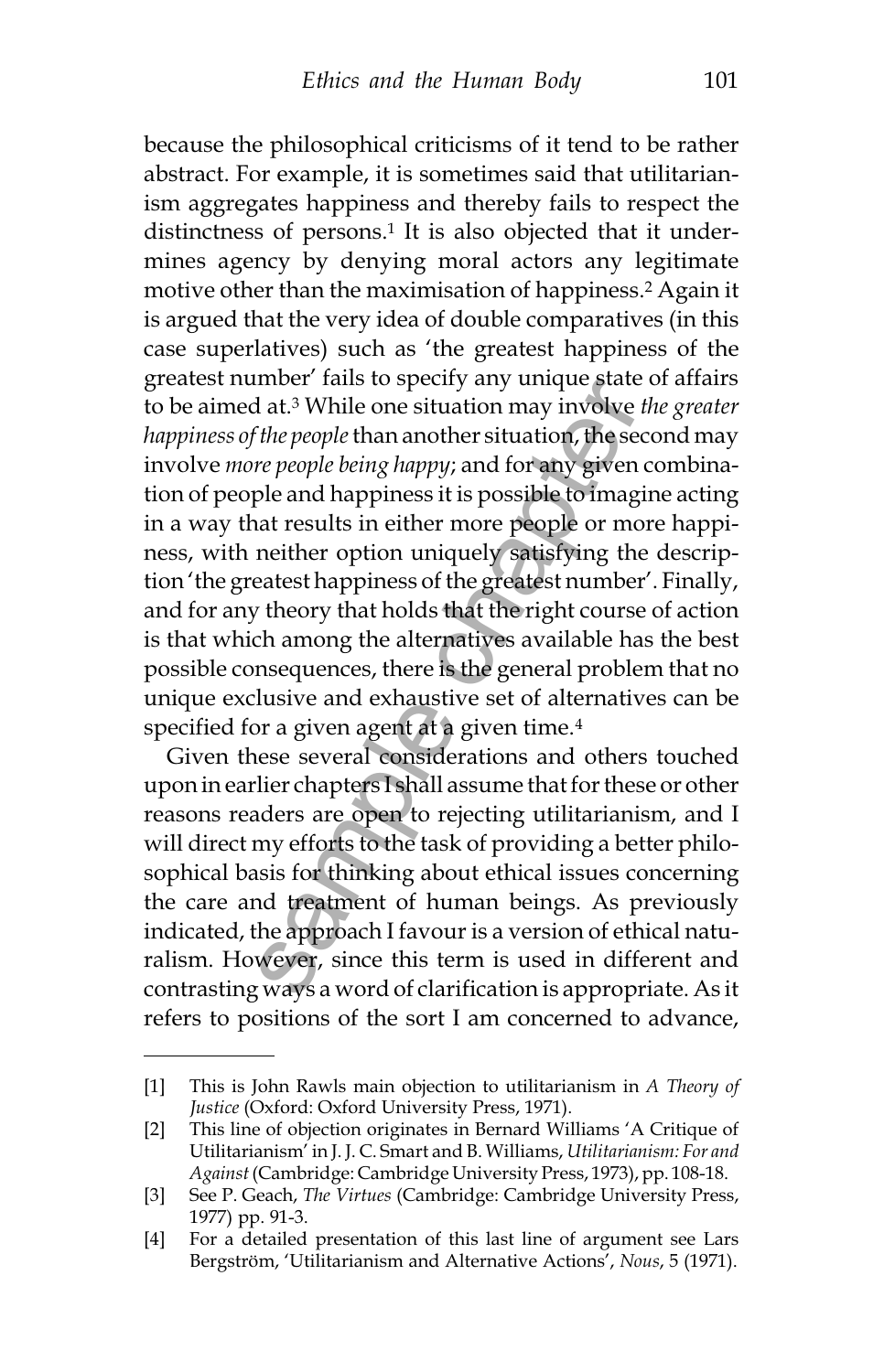ethical naturalism indicates that claims of value, virtue, or requirement, are to be justified by appeal to what befits the nature of human beings. On this account, an action is right if, other things being equal, it promotes or contributes to human well being as this is implied by human nature. So conceived, 'naturalism' is a form of moral objectivism and is related to 'natural law theory'.

The other main use, by contrast, associates 'naturalism' with forms of subjectivism. The most prominent example is David Hume's view discussed in chapter one according to which ethical claims are to be understood not as describing states of affairs independent of the state of mind of the claimant but precisely as reporting or expressing his or her sentiments of approval or disapproval. Why this second view is also termed 'naturalism' is that it reduces the ethical to something that might be the subject of natural study namely the psychological states of human beings. Having already responded to Hume's challenges to moral objectivism I shall not attempt to refute the second kind of naturalism beyond making and emphasising the point that it is one thing to ask if something is good and quite another to ask if it is approved of. The first concerns the thing itself, the second does not. This difference also comes out in the fact that we can ask of the sentiments of approval whether they are themselves good. For the subjectivist this question will be analysed as asking whether those sentiments should be the subject of second order sentiments of approbation. Yet we can ask the same question of these: is it good to approve of (approving of) such and such? At each turn the subjectivist can appeal to yet higher order sentiments or social norms, but the question of *their* value awaits an answer, and reference to what is felt by a subject is an answer of the wrong logical sort. Either common morality has an objective foundation or it rests on a mistake. The reason most commonly advanced for drawing the second conclusion is the belief that no objective foundation is available. I have argued that this itself is an error and I will return to the issue in the conclusion of this chapter. or subjectivism. The most prominent e<br>me's view discussed in chapter one acc<br>acal claims are to be understood not as d<br>ffairs independent of the state of minut<br>precisely as reporting or expressing<br>of approval or disapprova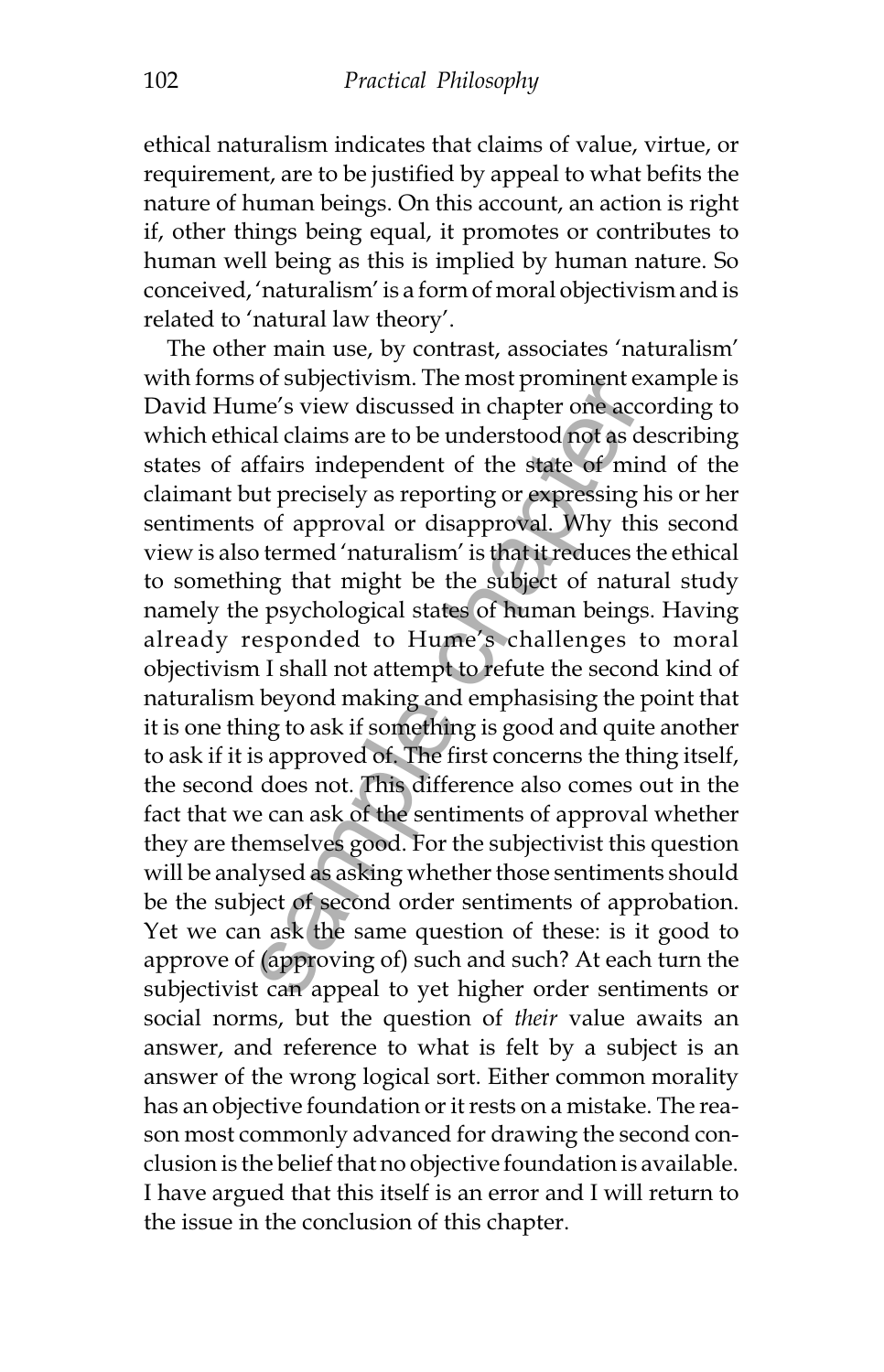#### **Persons and Bodies**

Since the naturalism I favour roots ethical value in human nature it is necessary that I develop a philosophical account of human beings, and this involves understanding the relationship between a person and his or her body—hence the title of this chapter. Although this is an ancient topic of philosophical reflection the work of Wittgenstein casts doubt upon the assumption that there is a philosophical issue to be resolved. Wittgenstein was much exercised by the fact that the central problems of philosophy involve matters with which we are, in an everyday sense, quite familiar. We are perfectly at ease with words, know how to use them and are generally understood in our use by others. Yet when we ask such questions as 'what is language?' or 'what does reference consist in?', the whole thing spins out of focus and we feel lost for answers. This is not new, of course. In the*Confessions*Augustine asks 'what is time?' and observes 'if no one asks me I know; if I want to explain it to a questioner I do not know'.5 One diagnosis of this gap between everyday competence and philosophical understanding is that offered by Wittgenstein himself. This involves the remarkable suggestion that philosophical perplexity is a kind of psychic illness induced by the misuse of thought. His claim is that we take ideas out of their natural setting and then ask questions about them which really do not make any sense. resolved. Wittgenstein was much exe<br>at the central problems of philosophy<br>th which we are, in an everyday ser<br>le are perfectly at ease with words, kno<br>mod are generally understood in our use l<br>we ask such questions as 'wha

By way of analogy consider driving along in a car and asking a companion-cum-navigator questions about directions and likely times of arrival; and contrast this with a situation in which the car is sitting in the garage and one asks similar questions: where should it be going? when should it turn off? how far is there still to go? what time will it get there? These were perfectly sensible things to ask in the first context; in the second they make no sense. Going one step beyond this, imagine someone asking where cars as such are going and how long that journey will take. Madness has

<sup>[5]</sup> Saint Augustine, *Confessions*, trans. H. Chadwick (Oxford: Oxford University Press, 1998) Bk XI, Ch. xiv.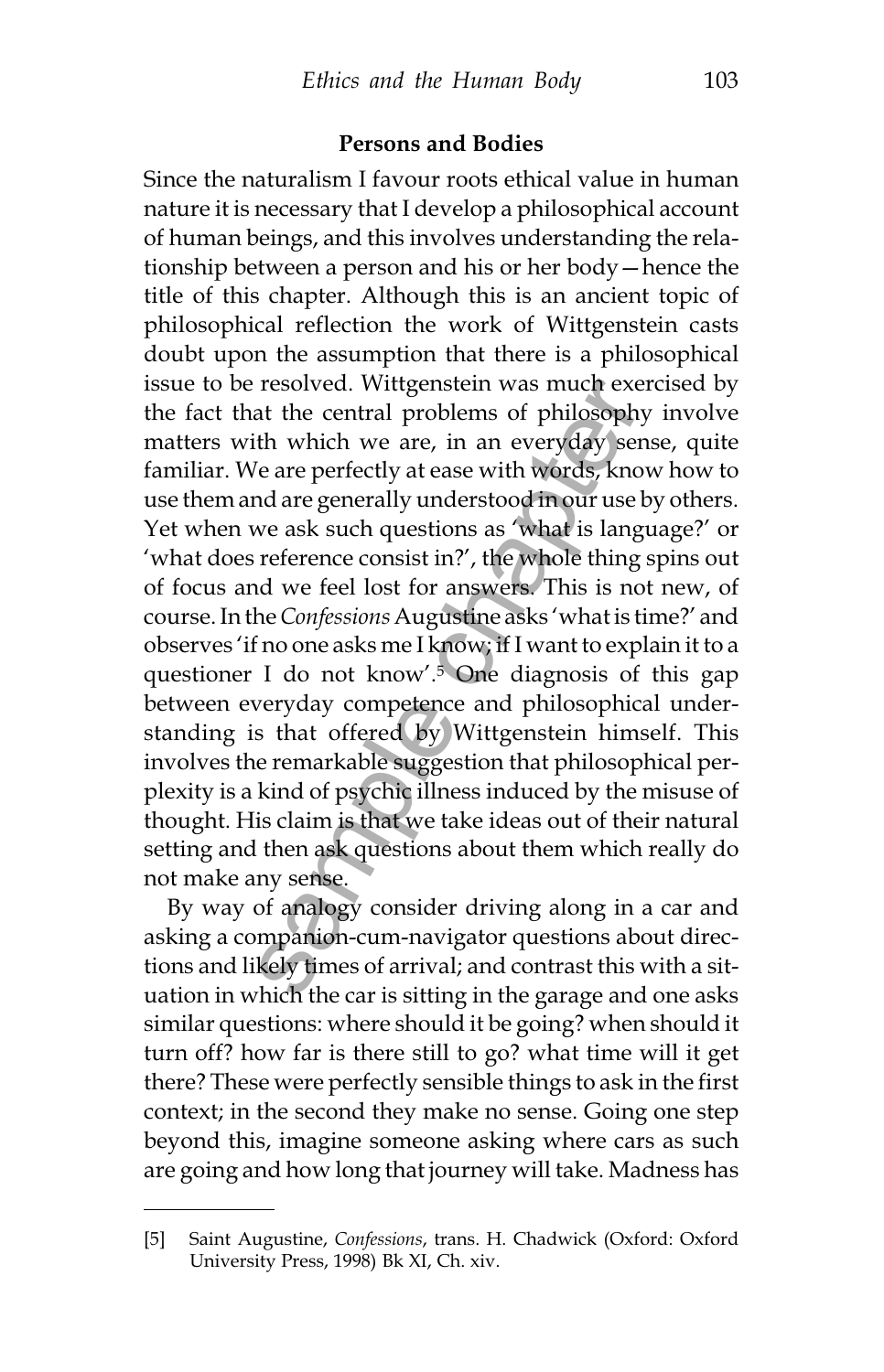descended. Wittgenstein's treatment for the parallel condition that constitutes philosophical perplexity is a form of intellectual therapy involving repeated reminders of how language works in its proper use. The intended effect is that the patient will stop asking the misplaced questions and all will then be well. He or she, like the car, will be back on the road.

The relevance of this in the present context is that it may seem that there is something peculiar about the idea of the need for philosophical reflection on the human body. After all, there would be something peculiar in the suggestion that there is a philosophical problem about 'the snake body', say. There are snakes. They have bodies. Indeed, they *are*—living—bodies. What is puzzling about this? If the answer is 'nothing' that invites the thought that either the same response is appropriate so far as the human body is concerned, or else there is a significant disanalogy between the cases. The latter, of course, is what many suppose. One kind of disanalogy is expressed by saying that humans have souls and that snakes do not. Consequently, while the whole truth about snakes may be exhausted by telling the appropriate biological story about their bodies the same is not the case so far as human beings are concerned: 'John Brown's *body* lies a mouldering in the grave, but his *soul* goes marching on'. There is something pecular about the re-<br>tilosophical reflection on the human bo<br>vould be something peculiar in the st<br>is a philosophical problem about 't<br>. There are snakes. They have bodies<br>iving—bodies. What is puzzling

Wittgenstein was not averse to talk of the human soul, in fact he uses the term approvingly; but he thought that this should be understood as expressively characterising aspects of living human beings (bodies) not immaterial spirits that inhabit them in life and depart them at death. Brilliant as he was, however, I think that Wittgenstein had too restricted a sense of the range of possible views of human beings, and underestimated the need for philosophical justification of one or other of them—including his own preferred 'ordinary' account. He thought that there was *materialism*(including *behaviourism*) which holds that everything true about human beings is reducible to descriptions of their bodies; *dualism* which supposes that the most important things about human persons are attributable to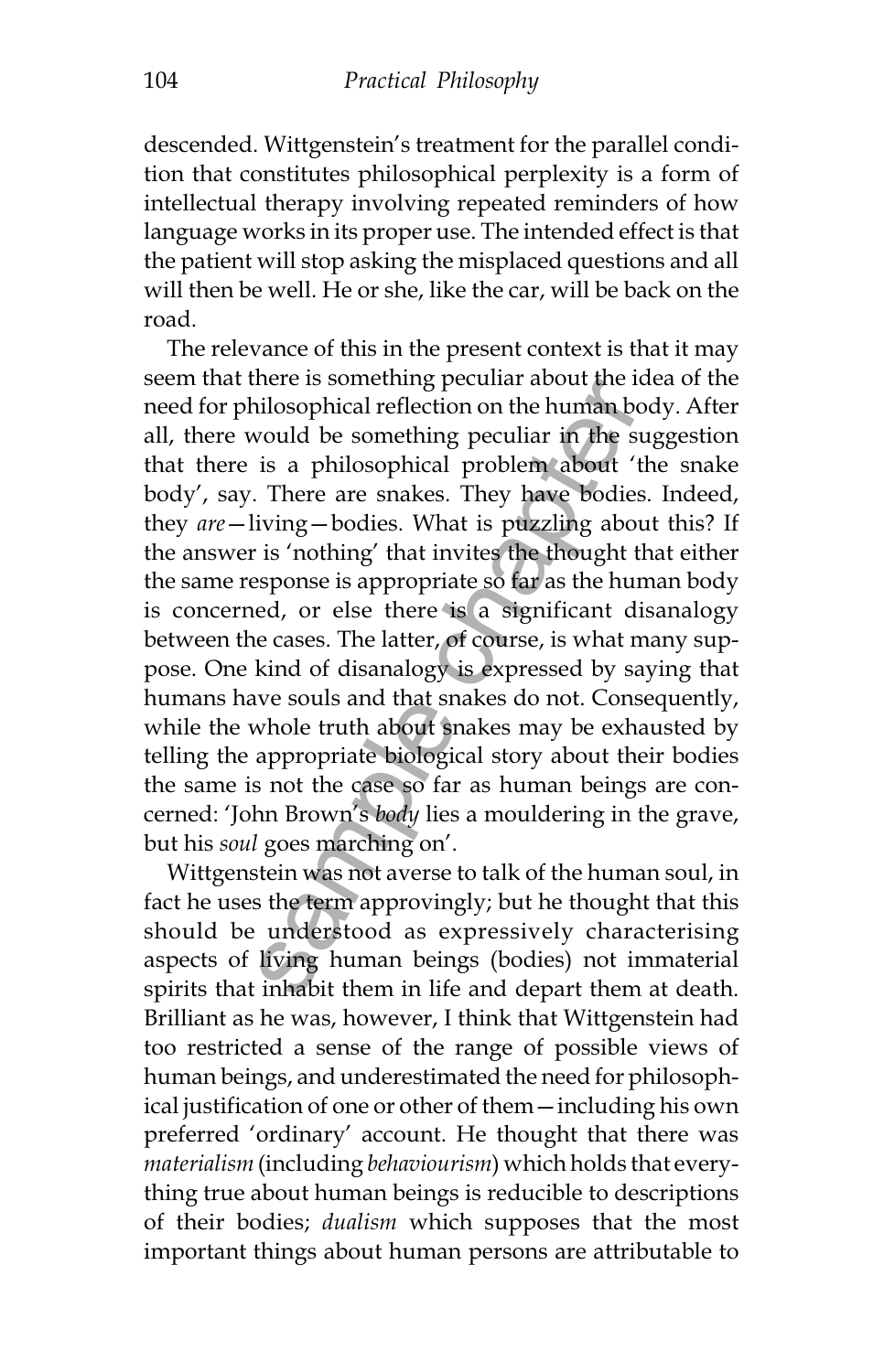something other than their bodies (their immaterial souls); and his own view, let me just term it *Wittgensteineanism*, which is that while human persons *are* their (living) bodies, not everything that is true and important about them is reducible to descriptions of matter in motion. 'She was sad and cried' is not the same as 'her body was in such and such a state and a saline solution flowed from her eyes'. In addition to (living) human bodies, says Wittgenstein, there is the human form of life and this is affective, cognitive, artistic, and so on; it is of the nature of human beings that they have feelings, that they think and that they engage in creative practices.

The last is, of course, a philosophical view but it differs from the others in denying that in order to understand the human one has to see it in terms of something more fundamental: the material or the immaterial. What Wittgenstein missed out, I believe, is the possibility suggested by Aristotle and developed by Aquinas, which is that human beings are not immaterial selves plus material bodies but irreducibly psychophysical substances, that is to say beings to whose essence belong activities some of which are evidently physical (such as motion) and some of which are demonstrably non-physical (such as thought). The irreducibility of the human person to the human body is not due to the ineliminability of social modes of description but to the fact that what makes human social life possible is that human beings transcend the mechanico-physical powers of their bodies.<sup>6</sup> In disagreeing with Wittgenstein, however, I think it remains the case that much of what he says fits very well with the metaphysical view I will be defending. His error, if I may presume to put it that way, was to confuse bad metaphysics with metaphysics as such. Everyday competence may not require a theoretical underpinning but there remains the question of what must be the case if what we ordinarily suppose to be so is as we suppose it to be. Identifying and answering such questions is the proper task of philosophy. In of the and this is anective, cognitive<br>it is of the nature of human beings that<br>it is of the nature of human beings that<br>is, of course, a philosophical view but<br>thers in denying that in order to under<br>e has to see it in

<sup>[6]</sup> See John Haldane, 'Rational Animals' in A. O'Hear ed. *Verstehen and Humane Understanding* (Cambridge: Cambridge University Press, 1996).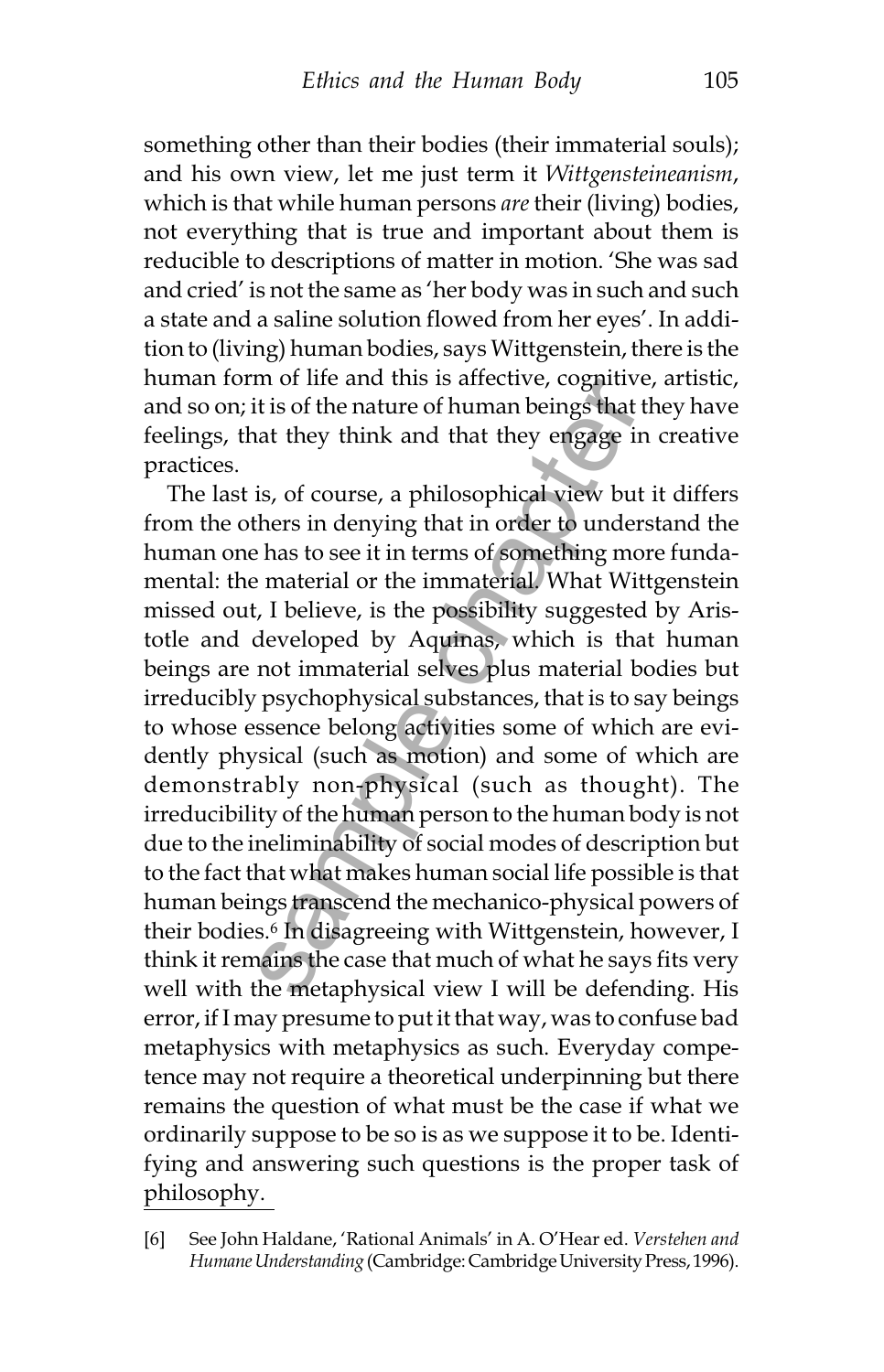### **A Short History of the Philosophy of Mind**

Western thinking about the human body has various sources of inspiration and influence. The first centuries of the Christian era were shaped by two important forces: one an understanding of the religion of Holy Scripture, bequeathed by Judaism; the other, the progressive incorporation of Graeco-Roman thought and the development of Christian philosophies. Figures such as St Augustine and Boethius are tremendously important in this connection, because they convey the influence of Neoplatonic thought into the developing Western tradition. Each was concerned with the nature and identity of persons; and each offers a relevant definition. According to Augustine a soul is 'a rational substance suited to ruling a body';<sup>7</sup> and for Boethius a person is 'an individual substance of rational nature'.8 From the viewpoint of historical interpretation Boethius's definition is in the tradition of the dualism espoused by Augustine. For while a divine or an angelic person need not be thought suited to ruling a body, human persons, conceived of as Augustinian souls, would be such. Happily, however, the words of Boethius are more generally adaptable. That is to say one may accept the definition without thereby endorsing dualism; for one need not suppose that the rational substance that is the person is related to a living body as a driver is to a vehicle. Instead, for example, one might consider that the individual substance of rational nature is nothing other than a living human being, a rational animal. re tremendously important in this co<br>ey convey the influence of Neoplatonia<br>veloping Western tradition. Each was c<br>ature and identity of persons, and each<br>efinition. According to Augustine a s<br>ostance suited to ruling a bo

In antiquity, Aristotle had already turned away from dualism of the Platonic sort, and something of his movement was to be re-enacted in the later medieval period. The thirteenth century saw the translation for the first time into Latin of most of the works of Aristotle including his great

<sup>[7]</sup> Augustine *De Quantitate Animae*, 13, translated by J.J. McMahon, *Fathers of the Church*, Vol. 4 (Washington: Catholic University of America Press, 1947).

<sup>[8]</sup> Boethius, *Contra Eutychen*, 13, in H.F. Stewart, E.K. Rand and S.J. Tester (eds. and trans.) *Theological Tractates* (Cambridge, MA: Harvard University Press, 1973).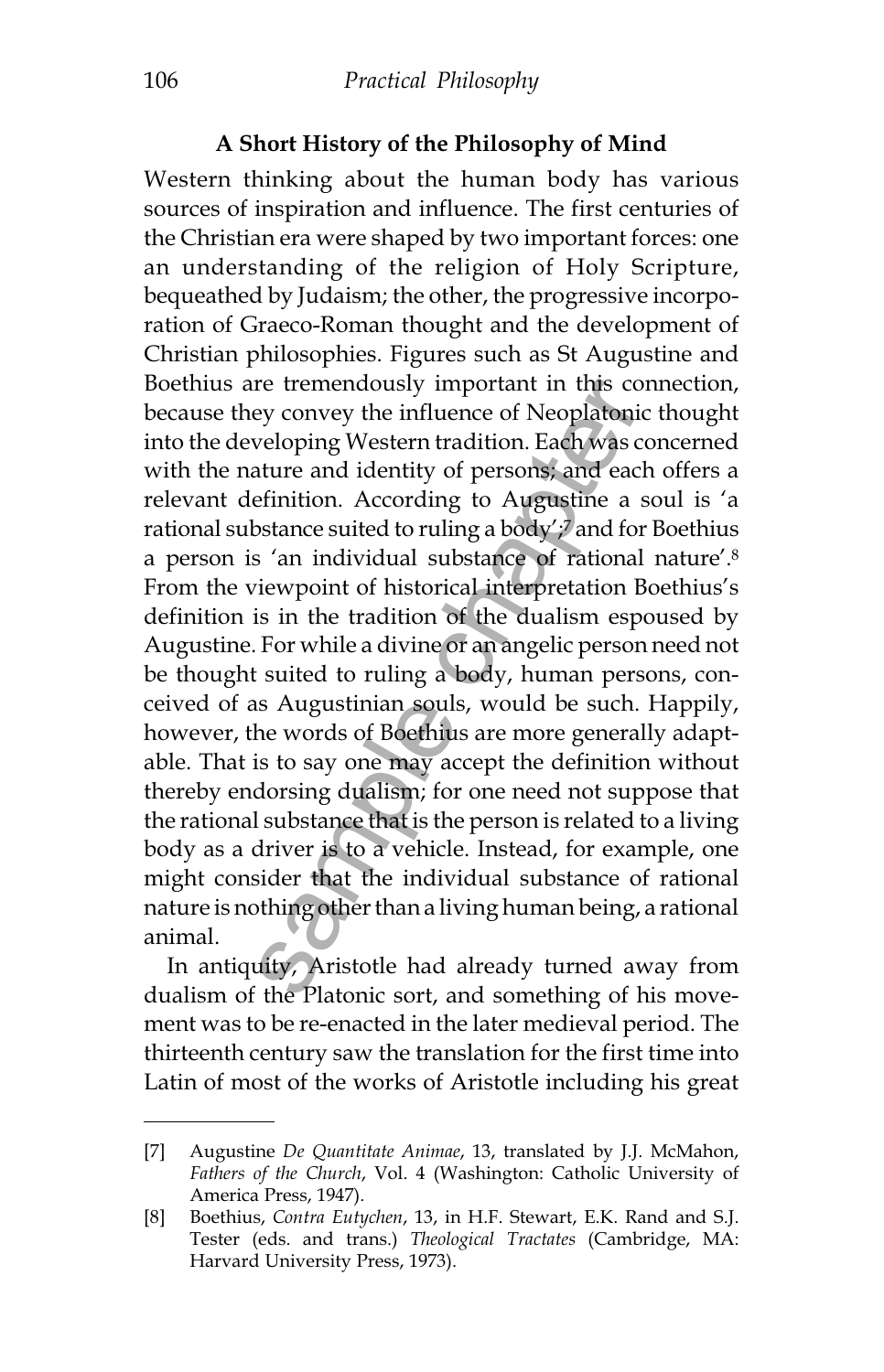text on the nature of living substances, the *De Anima*. This corpus had been preserved in the Arab world where it had also been the subject of a number of significant commentaries among the most influential of which were those in the Averroistic tradition. Averroes himself and those who followed him were very interested in Aristotelian natural philosophy, and they had much to say about human nature and the sense in which we are 'besouled bodies'.9

Unsurprisingly, the reception of Arabic-cum-Greek philosophy into the medieval Latin West raised questions about its compatibility with traditional Christian teachings, and for a significant period the new philosophy met with more opposition than support. Among those who saw merit in it, however, was the greatest figure of the period, *viz*. Thomas Aquinas, and in his commentary on the *De Anima* of Aristotle, and in his own writings on the soul, Aquinas goes as far as anyone yet has to reconcile the anti-Platonic character of Aristotle's view with the anti-materialist and spiritual teachings of Christianity.10 I shall say more about the prospects for this project in due course, but for the present let me just extract two elements from it. First, on this account a human being is to be thought of as an animated substance and as a single unified entity. This draws from general Aristotelian natural philosophy according to which substances (things) are to be understood in terms of their organisation and powers. Accordingly, if you wish to know what a thing is, look at what it does; and if you want to understand what a human being is, look at how a human being acts and consider what is distinctive of its activities as a being of that sort. A second Aristotelian element is the idea that natural bodies can be analysed in terms of two aspects: Tisingly, the reception or Arabic-cu<br> *i* into the medieval Latin West raised<br> *i* gradiculation in the medieval Latin West raised<br>
ignificant period the new philosophy<br>
sition than support. Among those whose<br>
ver, was the

<sup>[9]</sup> For a scholarly treatment of aspects of the Arabic tradition see Herbert Davidson, *Alfarabi, Avicenna, and Averroes, on Intellect* (Oxford: Oxford University Press, 1992).

<sup>[10]</sup> See *Aristotle's De Anima in the version of William of Moerbeke and the Commentary of St Thomas Aquinas* translated by K. Foster and S. Humphries (London: Routledge and Kegan Paul, 1951); *The Soul: A Translation of St Thomas Aquinas' De Anima* by John Patrick Rowan (London: Herder, 1949); and *Summa Theologiae*Ia, 75-83 translated by Timothy Suttor (London: Eyre & Spottiswoode, 1970).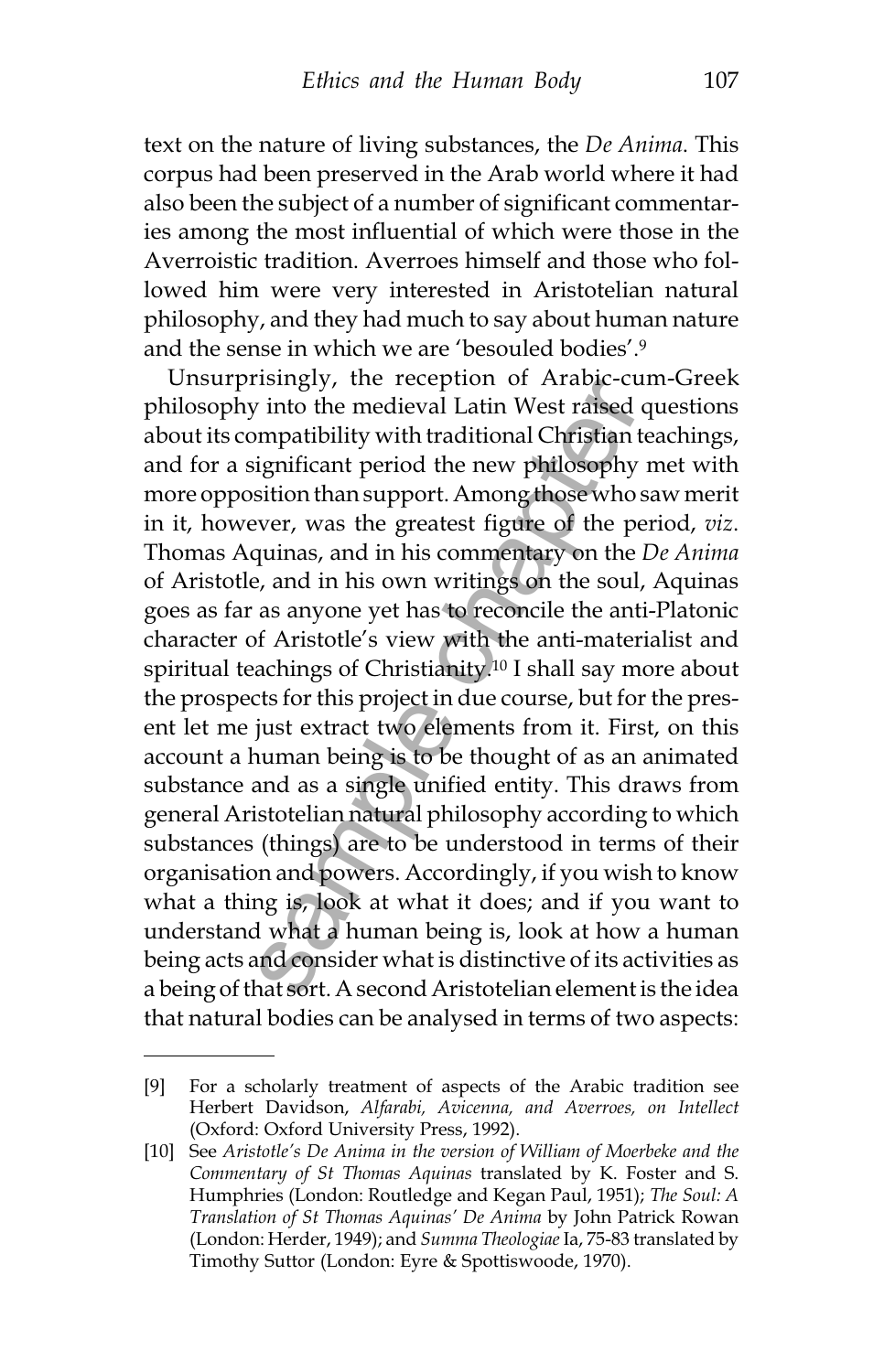their *form* (or organisation) and their *matter* (that in which the organisation is realised). In the case of animate bodies, living things, the principle of organisation (form) is the soul.

In the century and a half following the death of Thomas Aquinas there was a strong revival of the more dualistically and Platonistically inclined Augustinian tradition which thought of a human being as, in effect, a conjunction of two substances: a natural, material substance, the human *body*, and a transcendent, immaterial substance, the human *soul*.11 At the same time, however, another more 'naturalistic' trend was developing particularly among empiricallyminded renaissance humanists. This movement might be termed 'Averroes's revenge' because it reasserted the interpretation of Aristotle with which he was associated, and because some of its advocates looked back upon this the Averroistic tradition with approval.12

In the seventeenth century, two great figures came upon the stage, Descartes and Hobbes. Descartes famously gives expression to a view very like Augustine's, in which he separates out mind and body. Hobbes, by contrast, looks to be, and is often characterised as, the first materialist of the modern age. It is a tribute to the power of these thinkers, and evidence of a tendency of opinion on the metaphysics of human nature to polarise along immaterialist/materialist lines, that Hobbes in one way and Descartes in another really defined the terms in which people currently think about human persons, human beings and human bodies. The inheritors of the Hobbesian tradition are ones who presume that thought and consciousness can be understood as 'motions in the brain'—to use a rather antique way of characterising materialism. Meanwhile the followers of Descartes think that there is something naturalistically inexplicable about human beings and that is their capacity for consciousness, thought and action. centient, immaterial substance, the num<br>me time, however, another more 'na<br>developing particularly among em<br>naissance humanists. This movement<br>verroes's revenge' because it reasse<br>ion of Aristotle with which he was as<br>e so

<sup>[11]</sup> For further discussion of mediaeval accounts see John Haldane, 'Soul and Body' in R. Pasnau ed. *The Cambrudge History of Medieval Philosophy.*

<sup>[12]</sup> For an outline of the history of this period see John Haldane, 'Medieval and Renaissance Philosophy of Mind' in S. Guttenplan (ed.) *A Companion to Philosophy of Mind* (Oxford: Blackwell, 1994).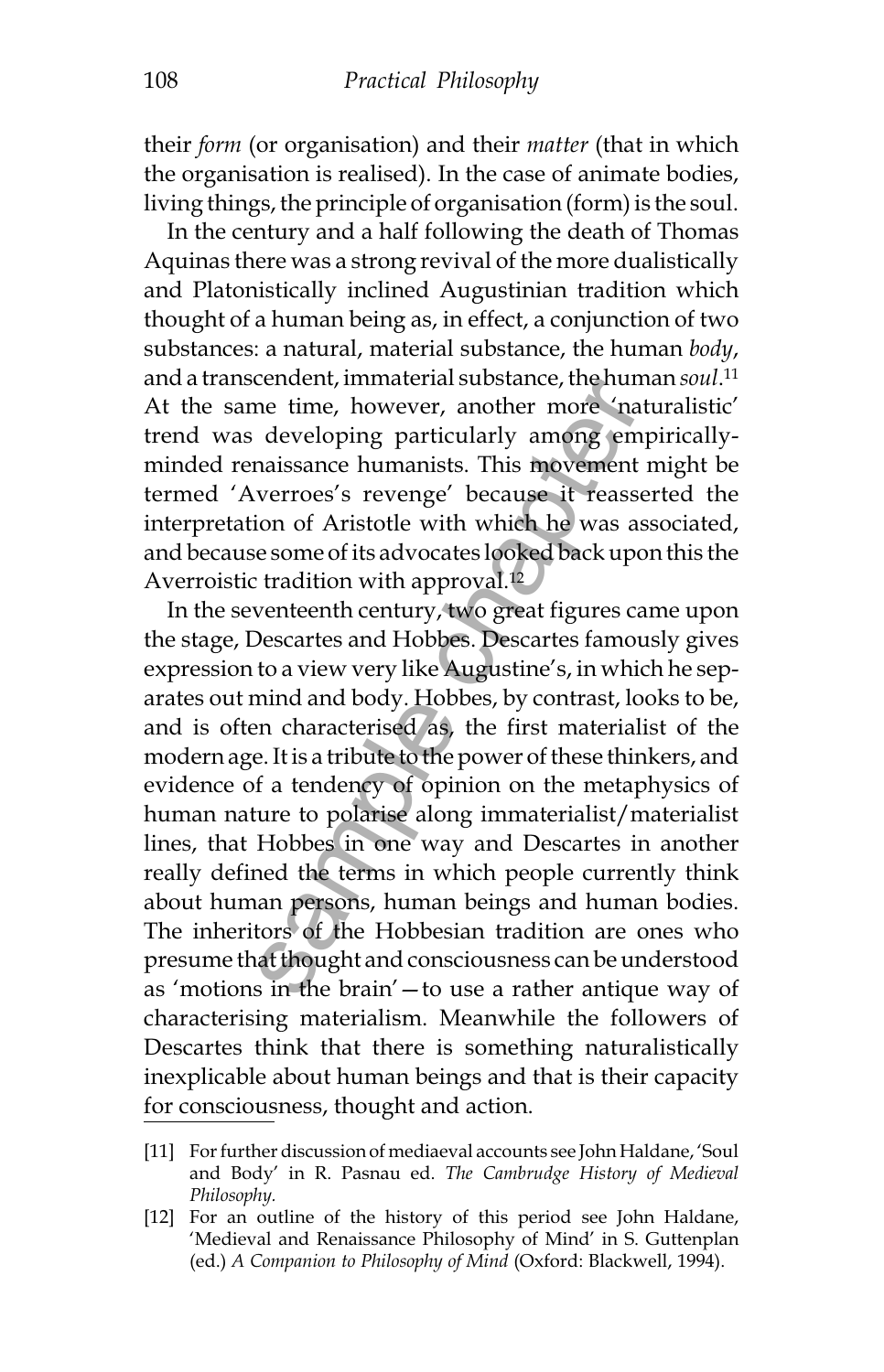Contemporary philosophical thinking about these matters is complex and extremely diverse at the level of detail. Those unfamiliar with it might suppose that there is now a consensus around reductive materialism. In fact, however, most philosophers are very unsure about how to characterise the nature of human persons, and it is far from being the case that they are deeply confident that the physicalist story is right.13 They know that there are difficulties with materialism, on the other hand there is significant, and I think not inappropriate, hostility to the kind of dualism that is associated with Descartes.

Despairing of the possibility of reconciling the existence of ineliminably psychological states with universal materialism some have gone so far as to try and eliminate the mental descriptions in favour of neurophysiology. A different response to the same difficulty is to throw up one's hands and say that the whole thing is an unsolvable mystery; not only do we not have a clue as to how the personal could be explained in terms of the physical but we cannot even see what it would be to have a physical explanation. Somehow mind and body are conjoined, but we are never going to know what the nature of that connection is. Interestingly there are Cartesian and Augustinian echoes in this. At one point Descartes writes 'It does not seem to me that the human mind is capable of conceiving, quite distinctly and at the same time, both the distinction between mind and body and their union.'14 And Augustine gave voice to similar puzzlement some centuries earlier when he wrote that, 'the manner in which spirits are united to bodies is altogether wonderful and transcends the understanding of men'.15 ie outer nand there is significant, and I<br>iate, hostility to the kind of dualisr<br>with Descartes.<br>In go f the possibility of reconciling the<br>ably psychological states with universa-<br>have gone so far as to try and eliminate<br>

<sup>[13]</sup> For a representative sample of current opinion see the chapters in R. Warner and T. Szubka (eds.) *The Mind-Body Problem: A Guide to the Current Debate* (Oxford: Blackwell, 1994). The view advocated in the present essay is further described and defended in J. Haldane, 'A Return to Form in the Philosophy of Mind' in D. Oderberg (ed.) *Form and Matter* (Oxford: Blackwell, 1999).

<sup>[14]</sup> See A. Kenny (ed.) *Descartes Philosophical Letters* (Oxford: Clarendon Press, 1970) p. 142.

<sup>[15]</sup> Augustine, *De Civitate Dei*, XXI, 10.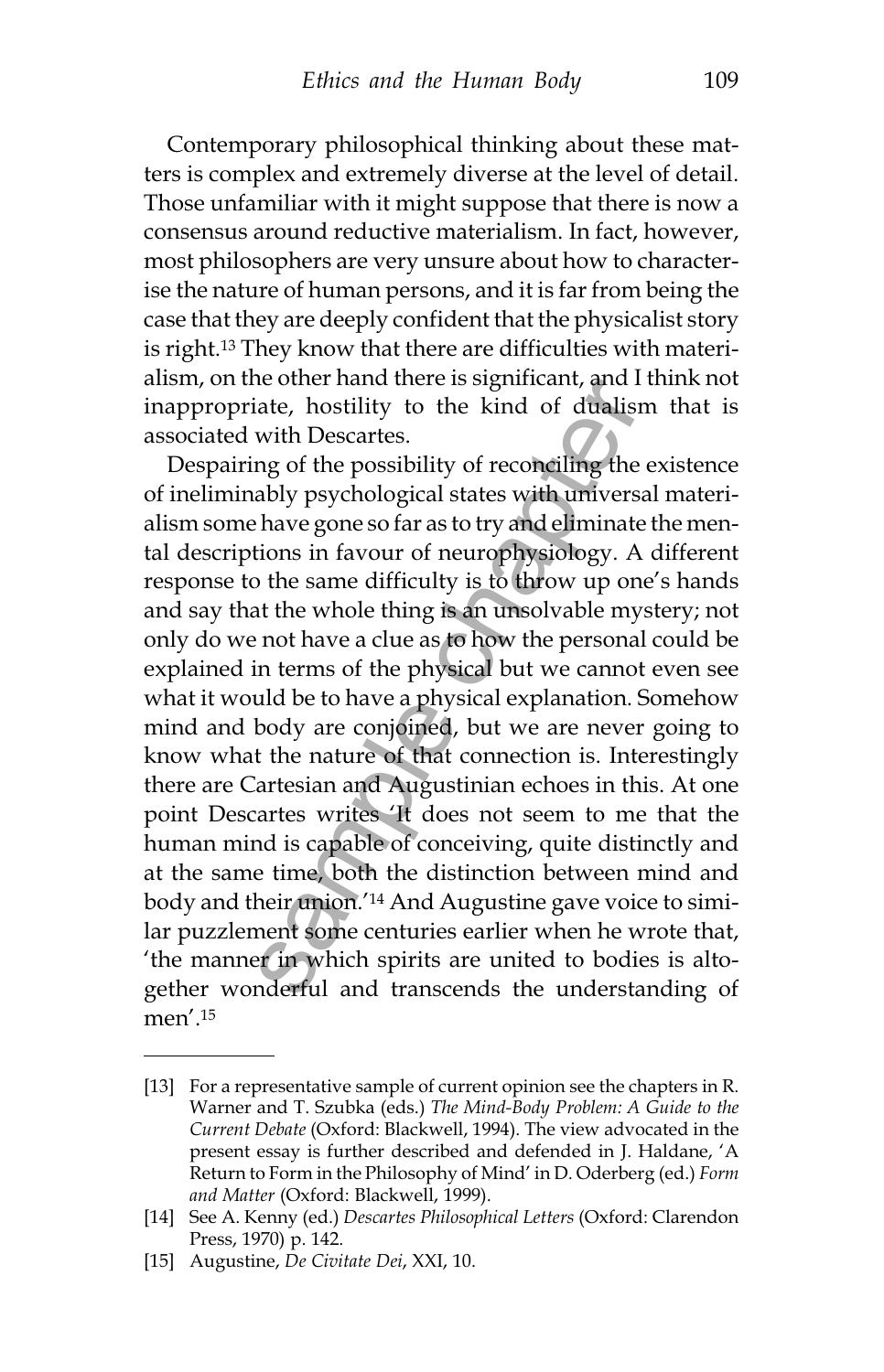Eliminativism and 'mysterianism' are responses to the difficulty of trying to give a coherent and plausible account of human beings, one that recognises that they are bodily creatures but also that they are possessed of minds. These are, however, minority positions and most prominent Anglo-American philosophers retain the ambition of harmonising the two elements within a broadly naturalistic framework. The most ingenious attempt to do so is that associated with Donald Davidson whose influence has been such that the expression he coined to describe his own account, *viz*. '*anomalous monism*', is often used as a general term to describe reconciliationist projects of the same broad sort.16 It is worth taking a few lines to characterise Davidson's position, first of all because it has been, without question, the most influential approach in the philosophy of mind and philosophy of the person in the last four decades, second, because it is a fine example of philosophical imagination, but third because it is a solution that is itself dissolving.

Davidson starts off with the thought that there obviously are mental states. It clearly is the case that human beings are moved by their thoughts, and that their thoughts are often induced by the world. In other words there is some causal interplay between persons and their environment. Yet Davidson accepts the claim of hermeneuticists, personalists, Wittgensteinians and other non-reductionists that there are no scientific or any other strict laws governing mental/physical interactions. However, since he also supposes that all interactions are law-like he concludes that any 'mental-physical' interaction has in fact to be a physicalphysical interaction. If there is interaction it has to be between two physical things or physical events. with Donald Davidson whose inhuence<br>the expression he coined to describe<br>z.'anomalous monism', is often used as<br>scribe reconciliationist projects of the sa<br>s worth taking a few lines to cha<br>s position, first of all because

Without denying mentality, therefore, we are forced to assert physicality. This amounts to the thesis that human beings are physical substances with physical attributes, but which also have mental attributes. The latter characteristics

<sup>[16]</sup> For Davidson's influential writings on this subject see *Essays on Actions and Events* (Oxford: Clarendon Press, 1982) especially essays 11-13.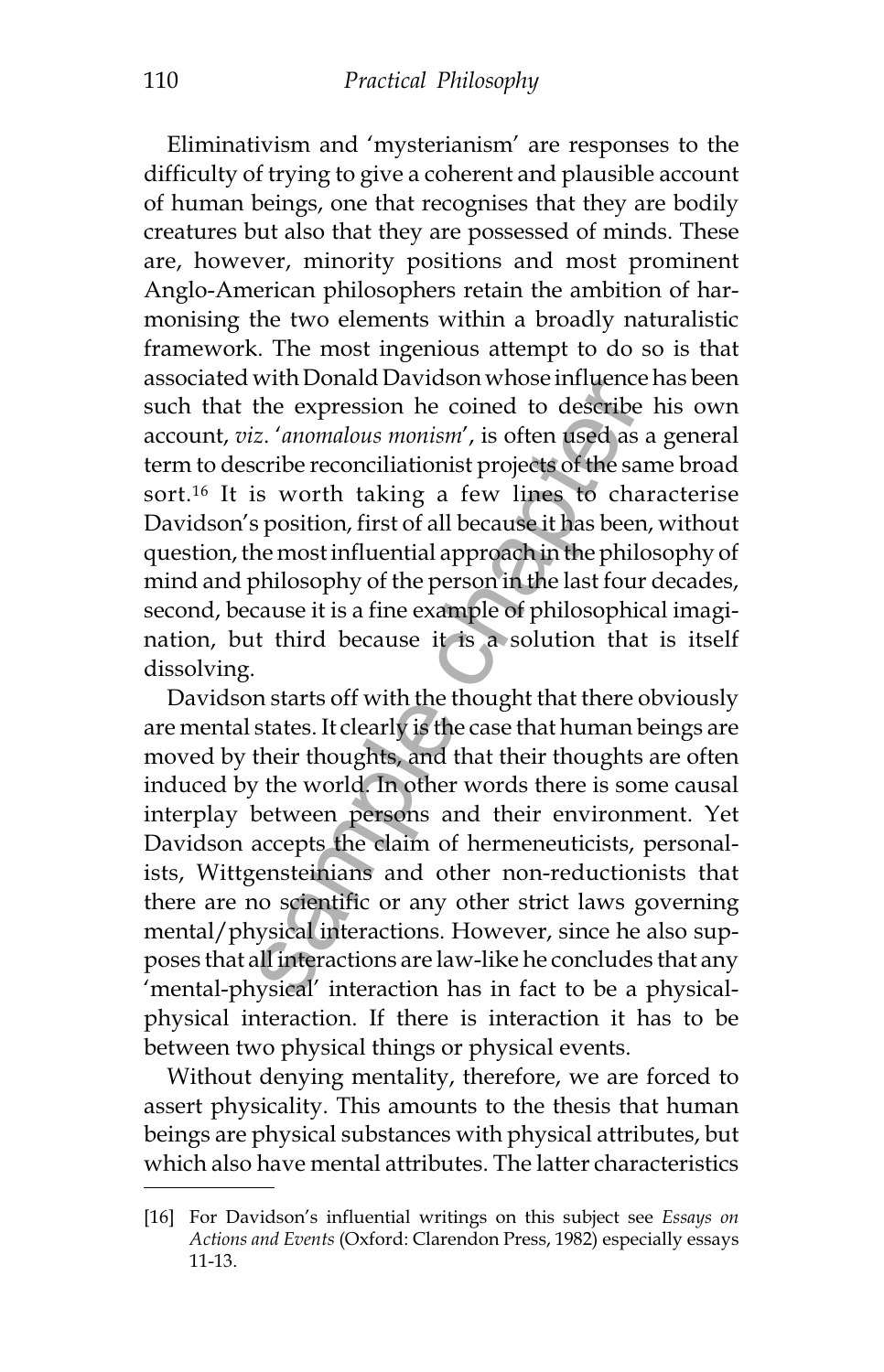are not identical to the former ones but they do depend upon them. If you want to explain what human beings are doing, you have to bring together these two kinds of attributes. You have to see human action as involving both the physical and the mental attributes or characteristics of physical objects. Davidson's theory is physicalist for the obvious reason that it takes human beings to be purely physical objects; yet it is non-reductive since it rejects the possibility of explaining the mental attributes physicalistically.

Throughout the 1970s and into the 80s this had the appearance of a happy and harmonious resolution, but more recently it has come to be thought of as discordant. The problem is simple. Anybody who really thinks that bodily movement is something wholly physical, something that has a complete physical explanation, is going to be in difficulty if they also want to say that it has a mental explanation; for this conjunction implies causal over-determination. It is equivalent to saying that a deliberate movement of my arm has two fully sufficient causes, a phys(iologi)ical cause and also a mental cause. But two completely sufficient causes seem one cause too many, and it looks as if one must make a choice as to which is the 'real' cause. This is liable to provoke one of two reactions: either a lapse back into some kind of dualism which holds that what*really* moved my arm were my thoughts, my mental states and so on, or a return to a version of materialism according to which what really moved my arm were motions in the brain. What seems impossible to fashion is an account that accords reality to both aspects. or explaining the mential attributes prices of a happy and harmonious resolutly it has come to be thought of as diem is simple. Anybody who really the venent is something wholly physical, so complete physical explanation,

This problem arises not just in respect of the mental and physical. It arises wherever there is an apparent rival to a purely physical explanation. Supposing we say that as well as the physical there is the chemical, that as well as the chemical there is the biological, as well as the biological there is the psychological, and that each of these makes its contribution to the activity of the relevant kind of substance —a human being, say. Then we are going to have multiple causal over-determination, because physics will com-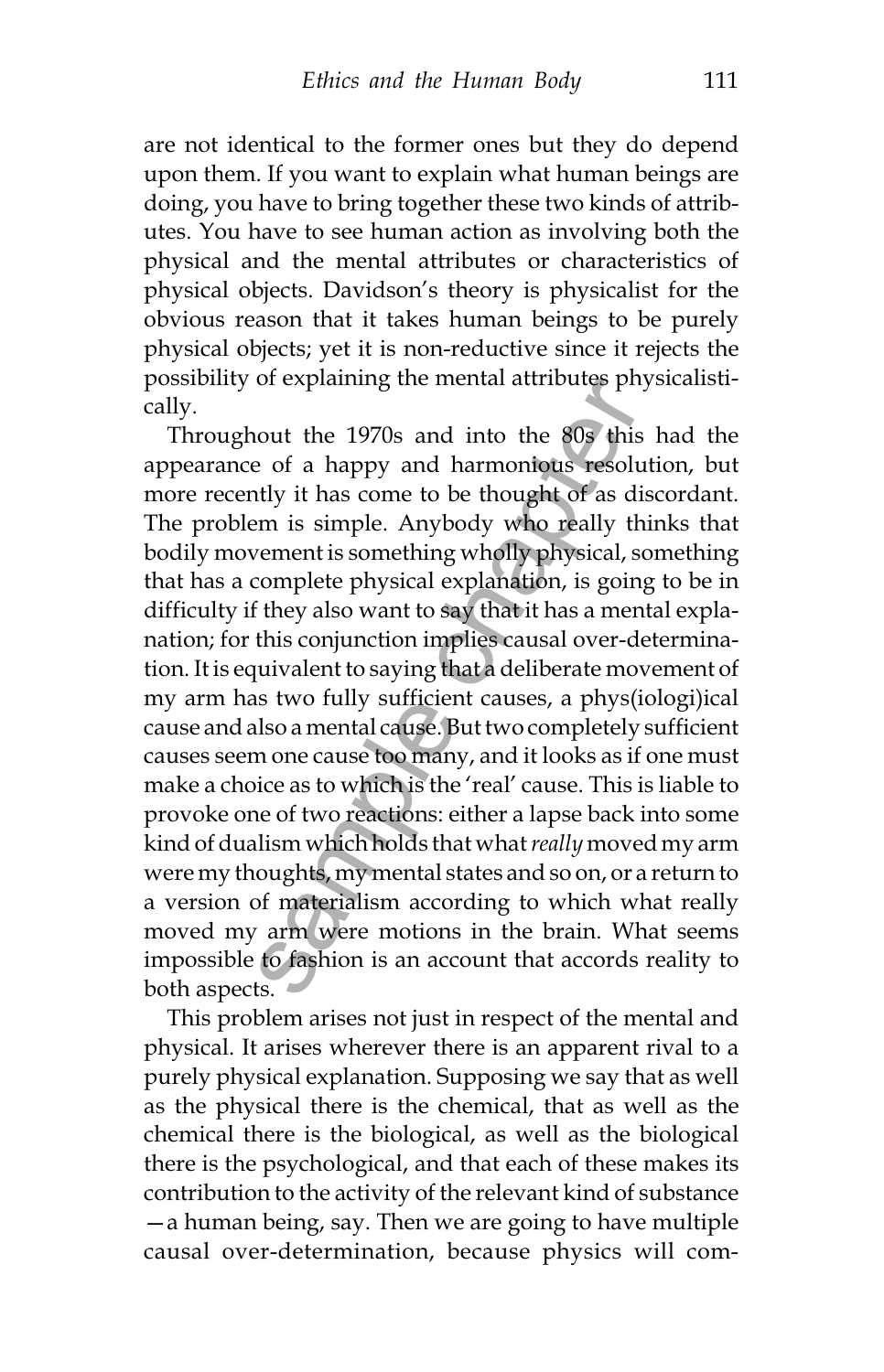pletely explain the movement of the object at the level of the physical; chemistry ought to explain it at the level of the chemical, biology at the level of the biological, and psychology at the rational level. But now it seems as if we have four competing stories of why the object moved: a mechanicophysical one, a chemical one, a biological one, a psychological one; and these are now *three* stories too many.

The upshot is to force a single answer to the question of where the real causality lies. If one favours the physical, what you end up with is the idea that the psychological explanations are either merely a convenient way of speaking without realist implications, or else, if you think that the psychological has some reality it is reduced to an epiphenomenon. On the latter account his having a mind is not in any way responsible for a human being's movements; and since the idea of a rational substance is in part that of a substance whose activity is due to thought, this option leads to the denial that human beings really are rational substances or persons.

Perhaps it should have been clear from the outset that the attempt to combine physicalism with opposition to physical reductionism was an impossible one. At any rate there is now a growing consensus that anomalous monism suffers internal contradictions. And as this consensus grows so there is a return to versions of the Cartesian or Hobbesian positions. If one thinks that Davidson was right about the non-reducibility of the mental, and about its ineliminability from the explanation of action, then dualism may seem attractive, On the other hand, if one judges that Davidson's true insight was his insistence upon the physicality of substances and of causation, then reductive materialism beckons. I wrote earlier of 'the revenge of Averroes'; one might speak now of 'the revenge of Descartes and Hobbes'. For all these centuries later we appear to have returned to the situation of trying, like Hobbes, to explain everything about human beings materialistically; or else like Descartes, of having to say that there are really two substances involved, and then confessing puzzlement as to their nature and that of the compositional and causal relations between them. real causanty lies. If one favours the<br>end up with is the idea that the psycons are either merely a convenient way<br>it realist implications, or else, if you t<br>ological has some reality it is reduce<br>nenon. On the latter acco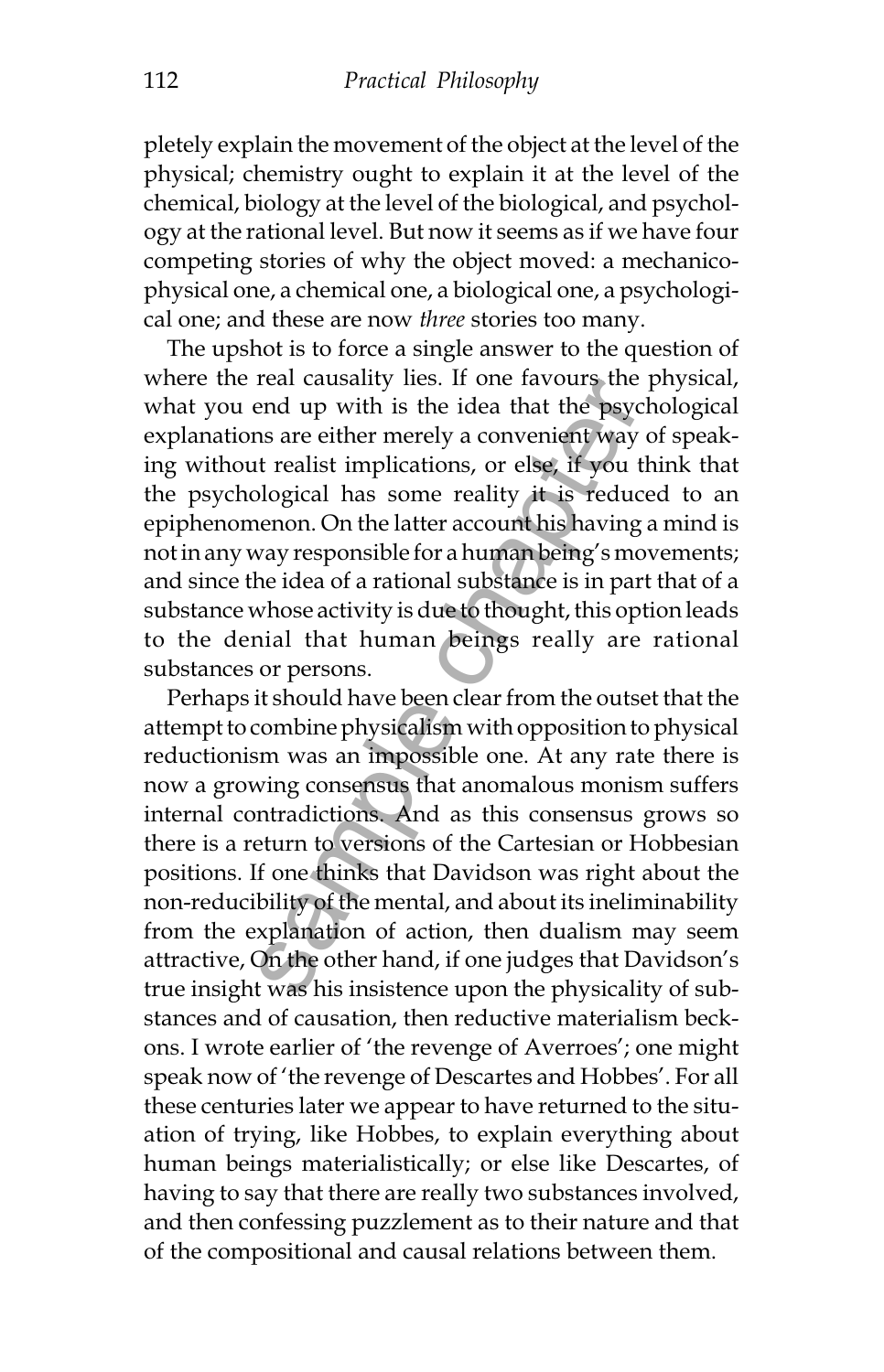In light of this, Wittgenstein's rejection of any metaphysics of human persons is likely to have renewed appeal. In the*Philosophical Investigations* he writes that 'the best picture of the human soul is the human body', and elsewhere he comments that, 'the best picture of the human souls is the human being'. Taken out of context these can seem somewhat puzzling aphorisms. It will be helpful, therefore, to quote at somewhat greater length. First from the *Philosophical Investigations* (Part I):

It comes to this: only of a living human being and what resembles (behaves like) a living human being can one say: it has sensations; it sees; is blind; hears; is deaf; is conscious or unconscious. …

Look at a stone and imagine it having sensation. One says to oneself, 'How could one so much as get the idea of ascribing a *sensation* to a *thing*?' One might as well try to ascribe it to a number.—And now look at a wriggling fly and at once these difficulties vanish and pain seems able to get a foothold here, where before everything was, so to speak, too smooth for it. *xhons* (rart 1):<br>to this: only of a living human being and<br>es (behaves like) a living human being can o<br>sations; it sees; is blind; hears; is deaf; is conscious. ...<br>at a stone and imagine it having sensatio<br>meself, 'How

And so, too, a corpse seems to us quite inaccessible to pain.—Our attitude to what is alive and what is dead is not the same.17

Later (in Part II) we are given the following

'I believe that he is suffering'. Do I also believe that he isn't an automaton?

It would go against the grain to use the word in both connections. …

'I believe that he's not an automaton', just like that, so far makes no sense.

My attitude towards him is an attitude towards a soul. I am not of the *opinion* that he has a soul. …

The human body is the best picture of the human soul.<sup>18</sup>

Part of Wittgenstein's aim in these passages is to remind the reader (as he often sought to do) of the unconcealed facts of the matter. We are so exhausted with the familiar that it is difficult for us to see things as they are, and theory rushes in where intuition has gone out the door. Wittgenstein is intent

<sup>[17]</sup> L. Wittgenstein, *Philosophical Investigations*(trans.) G.E.M. Anscombe (Oxford: Blackwell, 1953) 281 and 284, pp. 96 and 98.

<sup>[18]</sup> *Philosophical Investigations*, Part II, Sec iv, p. 178.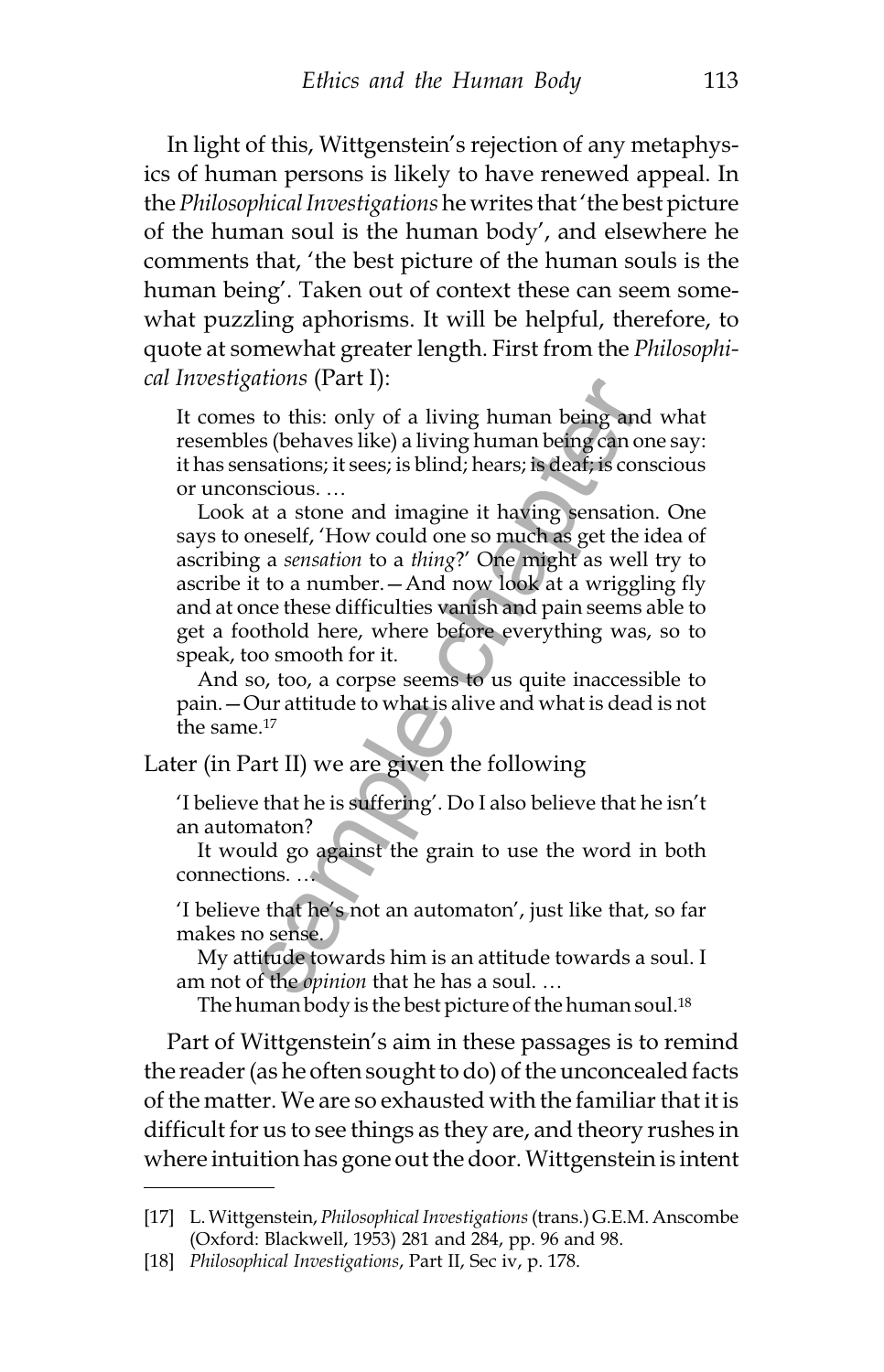on trying to get us to see what lies before us, and in this case the most obvious thing is that human beings are animated human bodies. They are living things possessed of various sorts of characteristics, and these characteristics are regularly on display. When I see somebody talking, or watch them writing, or indeed just watch them walk across a room, I am in the presence of, and a witness to the activities of a rational animal. I see their rationality in action. I do not infer it, or conjecture it as part of a theoretical explanation.

The shared error of the dualist and the materialist is to assume that what I really see is only a physical object in movement, concerning which the question arises of what is making it move. That assumption leads immediately to a theory of the inner causes of observed effects. At which point one might either adopt a Cartesian theory: the inner causes are thoughts (in an immaterial medium) that somehow interact through some part of the brain so as to make muscles move; or a Hobbesian theory: the inner causes are motions in the brain that are communicated through the nerves, and so on. Wittgenstein's opposition is to any theory of the mind as something distinct from, and lying behind, the behaviour of living human bodies. He is certainly not denying that there is knowledge of human psychology to be had, but this comes from looking at what is happening. Watch somebody walk and you can see psychology in action. A human being is a rational animal whose nature is expressed in the activities that constitute its life. That is why Wittgenstein says that the human body is the 'best picture' of the human soul. He does not mean that the human body is something whose operations invite us to infer the existence of something else, a soul, that is the cause of its behaviour. Rather, the soul is the very principle of organisation of the body and of its activities. onjecture it as part of a theoretical explaned error of the dualist and the material explaned error of the dualist and the material concerning which the question arises (move. That assumption leads immediate impercular exp

Returning to the problem faced by Davidson and others concerning non-reducibility and epiphenomenalism, the difficulty arises from assuming a notion of the physical as that of the universal underlying nature of things. In this way of thinking reality is ultimately composed of microphysical objects. In order to explain the diversity of things it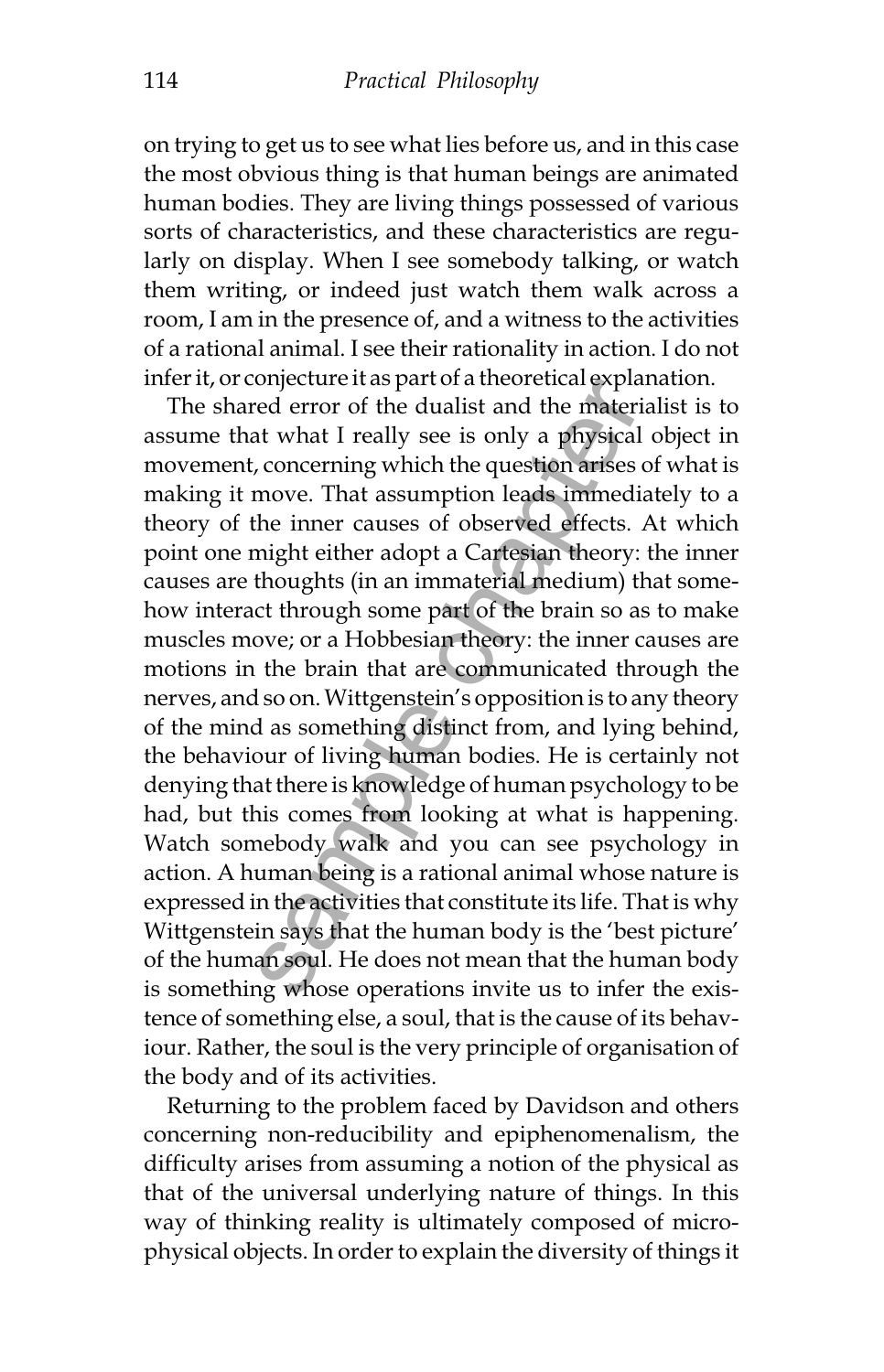is then assumed that aggregates of these have various additional characteristics layered upon them. The problem is then one of allowing these subsequent features to play any role without thereby abandoning the assumption of the complete sufficiency of the physical. The fact that this problem has arisen and appears unsolvable has encouraged many philosophers to revisit the assumptions of Davidson's position; but few have been willing to give up physicalism; hence the recent revival of reductionist varieties of it.19

The adherence to physicalism in these circumstances suggests a form of intellectual prejudice, and once free of it other possibilities come into view. That which I am recommending is, in effect, a combination of Wittgensteinian common sense and neo-Aristotelian metaphysics. Observation tells us that there are very many different kinds of substances, of which human beings are one sort, cats are another, and sulphuric acid is a third. By looking at things of these sorts, watching their actions and their reactions, and thinking about the significance of these we build up a picture of their defining characteristics and thus of their natures. When we do this with regard to ourselves and our fellow human beings what we discover is that we are rational animals, and that our rationality is expressed in bodily activities such as drawing and talking, as well as in abstract thought. The human body is the medium of our personal existence. Aquinas recognises this when he says in his commentary on St Paul's first letter to the Corinthians that the hope for future life depends upon bodily resurrection. A pure intellect may survive death but a pure intellect is not a human person.20 A person does not so much *have* a body as *be* one. On this account, however, the body should not be thought of in the terms favoured by philosophical physicalism. Certainly a human body has physical properdistributed the real method of reconsisting in the section of itelaction<br>is it.<sup>19</sup><br>erence to physicalism in these circu<br>form of intellectual prejudice, and once<br>bilities come into view. That which I a<br>s, in effect, a com

<sup>[19]</sup> In this connection see the essays in Jaegwon Kim, *Supervenience and Mind* (Cambridge: Cambridge University Press, 1993).

<sup>[20]</sup> See the extract from Aquinas's *Super Epistolam Pauli Apostoli* appearing under the title 'My Soul is not Me' in T. McDermott (ed. and trans.) *Thomas Aquinas: Selected Philosophical Writings* (Oxford: Oxford University Press, 1993).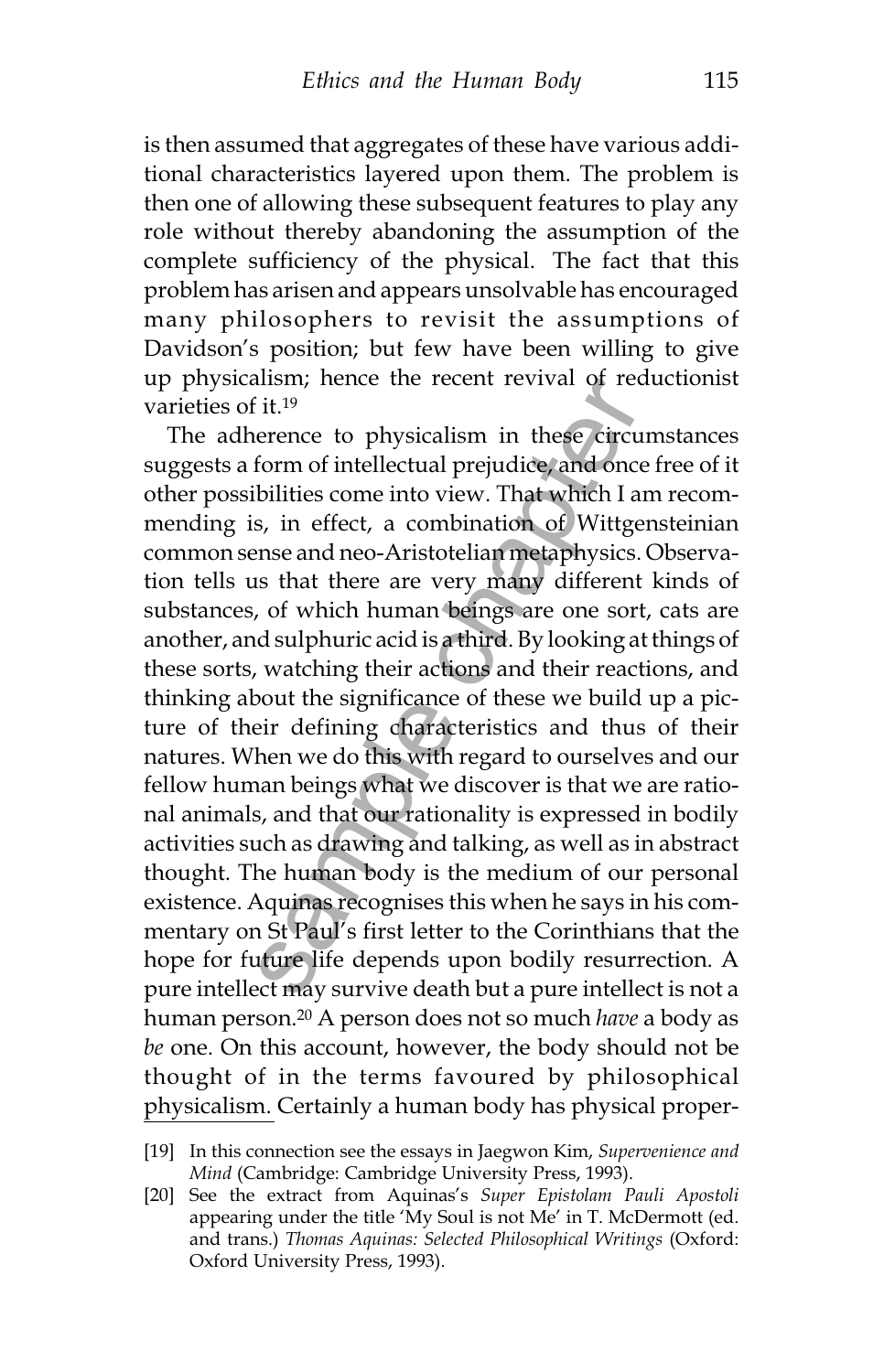ties such as spatial location, mass and so on, but it also has chemical, biological and psychological properties and these are in no way secondary or tertiary to the physical. As the principle of organisation and activity of a human being, a human soul is responsible for the shape of the body and for the activities of sub-personal biological systems as much as it is for emotions and thoughts.

#### **Conclusion**

Finally I turn to the bearing of this conception of the person/body relationship upon the consideration of bioethical questions. Here I may be brief for I am only concerned with the general framework of bioethics and not with particular issues located within it (in the following chapter I shall be exploring further aspects of this framework while also engaging a particular issue, viz. that of human cloning). An implication of the neo-Aristotelian view is that in important respects human life is continuous with other forms of animate existence. Equally, however, there is a dimension of human life that distinguishes us from fellow animals, namely our capacity for abstract thought and practical deliberation. In its speculative form reason aims at truth, in its practical form it is directed towards goodness. Both modes of rationality find expression in bodily activities and this gives them a significance and a value that transcends the activities of other animals. Art-making and scientific experimentation are just two examples of this. Accordingly, while there are good reasons not to mistreat non-human animals the human body enjoys a privileged position by virtue of being the medium of rational life. **Conclusion**<br>
urn to the bearing of this conceptic<br>
dy relationship upon the consideratic<br>
estions. Here I may be brief for I<br>
with the general framework of bioethic<br>
cular issues located within it (in the 1<br>
hall be explo

In order to understand any form of animal existence it is necessary to identify various activities whose occurrence serves the needs of the organism. The vital powers are ordered towards certain ends, and their exercise is subject to implied norms of efficiency and effectiveness. An anatomist who recognises a part of an animal's body as being a heart is well-placed to determine whether the organ is operating as